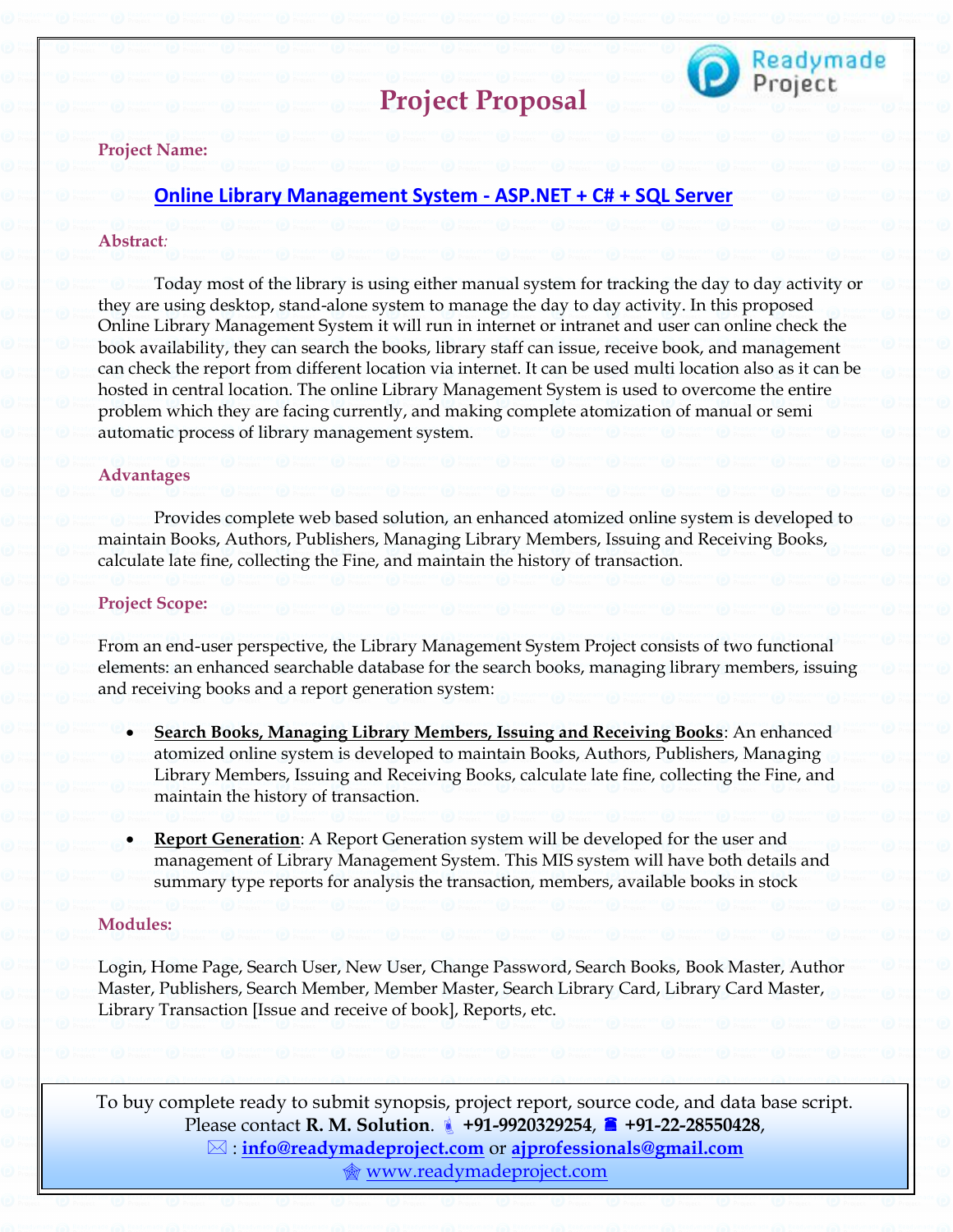

#### **Software Requirements:**

- ASP.Net, C#
- Visual Studio 2010 / 2012 / 2015 or Higher
- SQL Server 2008 / 2014 or Higher

### **Hardware Requirements:**

Processor: Preferably 3.0 GHz or Greater.

RAM : 1 GB or Greater.

#### **Limitations of the Software:**

This project was developed to fulfill user requirement; however there are lots of scope to improve the performance of the Online Library Management System in the area of user interface, database performance, and query processing time. Etc.

### **Future Enhancements:**

- SMS and Email alert for late notification.
- Integration with other legacy accounting database through Web Service.

#### **Project Details:**

- No of Form, Pages, Reports in project source : **36**
- No of database tables : **12**
- No of pages in project report : **120**

**Project Demo:**

**<https://youtu.be/VU27POoHBZw>**

**For buy this project:**

<https://readymadeproject.com/FullProjectDetail?id=2>

<https://readymadeproject.com/QuickPay?id=2&type=cs>

To buy complete ready to submit synopsis, project report, source code, and data base script. Please contact **R. M. Solution**. **+91-9920329254**, **+91-22-28550428**, : **[info@readymadeproject.com](mailto:info@readymadeproject.com)** or **[ajprofessionals@gmail.com](mailto:ajprofessionals@gmail.com)** [www.readymadeproject.com](http://www.readymadeproject.com/)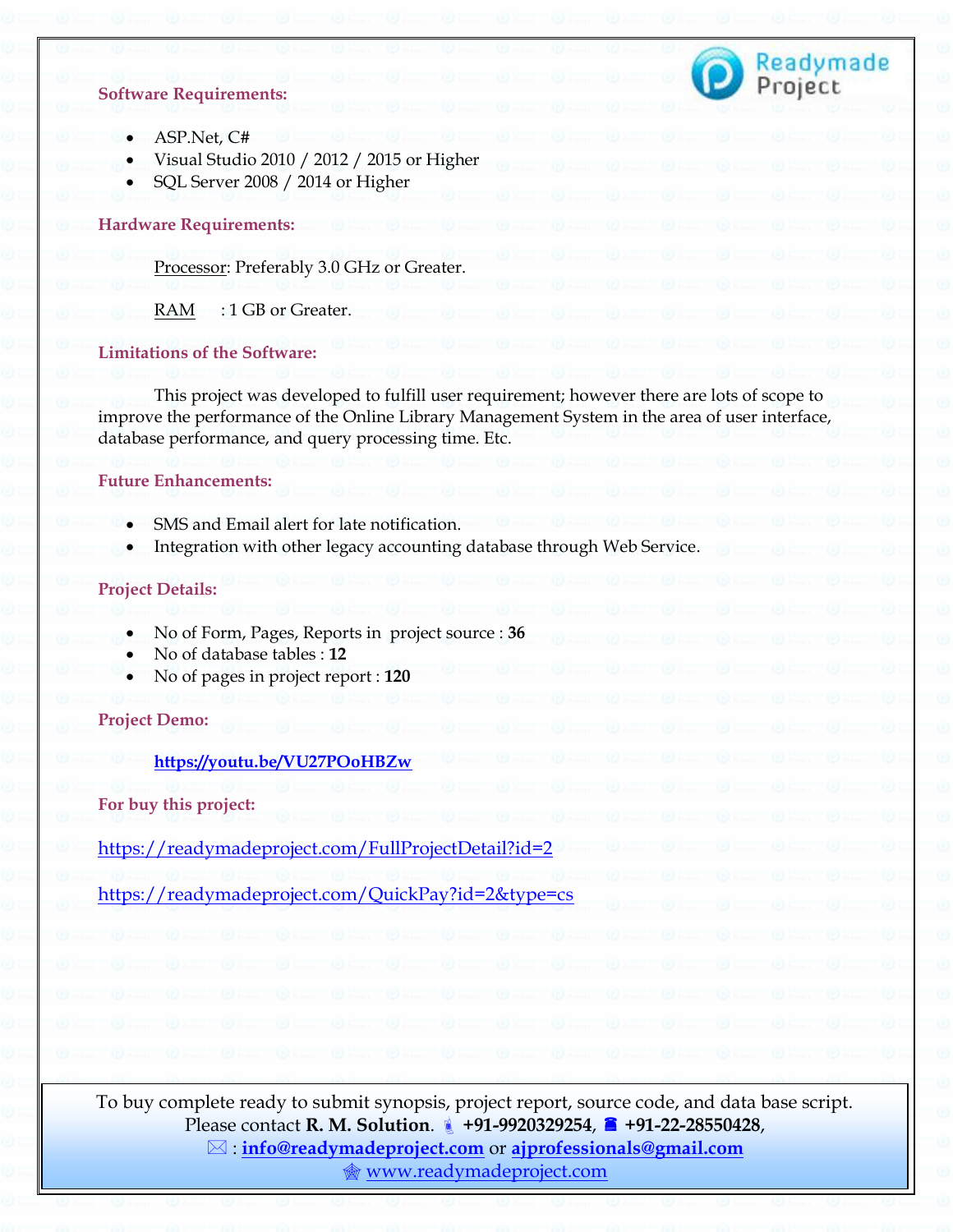# **Online Library System Project Table of content**

| <b>Topic / Contents</b>                                             | Page<br>No.    |
|---------------------------------------------------------------------|----------------|
| <b>ABSTARCT</b>                                                     | $\overline{7}$ |
| <b>Scope</b>                                                        | $\overline{7}$ |
| Search Books, Managing Library members, Issuing and Receiving Books | 7              |
| <b>Report Generation System</b>                                     | 8              |
| <b>Out of Scope</b>                                                 | 8              |
| Goal and objective                                                  | 9              |
| <b>Solution Concept</b>                                             | 9              |
| <b>Problem Statement</b>                                            | 10             |
| <b>Requirements Summary</b>                                         | 10             |
| <b>Business Requirements</b>                                        | 10             |
| <b>User Requirements</b>                                            | 10             |
| <b>Operational Requirements</b>                                     | 11             |
| <b>System Requirements</b>                                          | 11             |
| <b>System Architecture</b>                                          | 13             |
| <b>High Level Solution Architecture</b>                             | 13             |
| <b>User Profiles</b>                                                | 14             |
| <b>Usage Summary</b>                                                | 14             |
| <b>Software and Hardware Requirement</b>                            | 16             |
| <b>General Requirement for Server/Client:</b>                       | 16             |
| <b>Development Tools and Technologies</b>                           | 17             |
| <b>Front End</b>                                                    | 17             |
| <b>Back End</b>                                                     | 18             |
| <b>Report Tools</b>                                                 | 18             |
| <b>Scripting</b>                                                    | 18             |
| <b>Designing and Style</b>                                          | 18             |
| <b>Development Environment</b>                                      | 19             |
| <b>Design Goals and Constraints</b>                                 | 19             |
| Performance                                                         | 19             |
| Availability                                                        | 19             |
| Reliability                                                         | 19             |
| Scalability                                                         | 19             |
| Security                                                            | 19             |
| Interoperability                                                    | 19             |
| Location                                                            | 19             |
| Setup/Installation                                                  | 20             |

To buy complete ready to submit synopsis, project report, source code, and data base script. Please contact **R. M. Solution**. **+91-9920329254**, **+91-22-28550428**, : **[info@readymadeproject.com](mailto:info@readymadeproject.com)** or **[ajprofessionals@gmail.com](mailto:ajprofessionals@gmail.com)** [www.readymadeproject.com](http://www.readymadeproject.com/)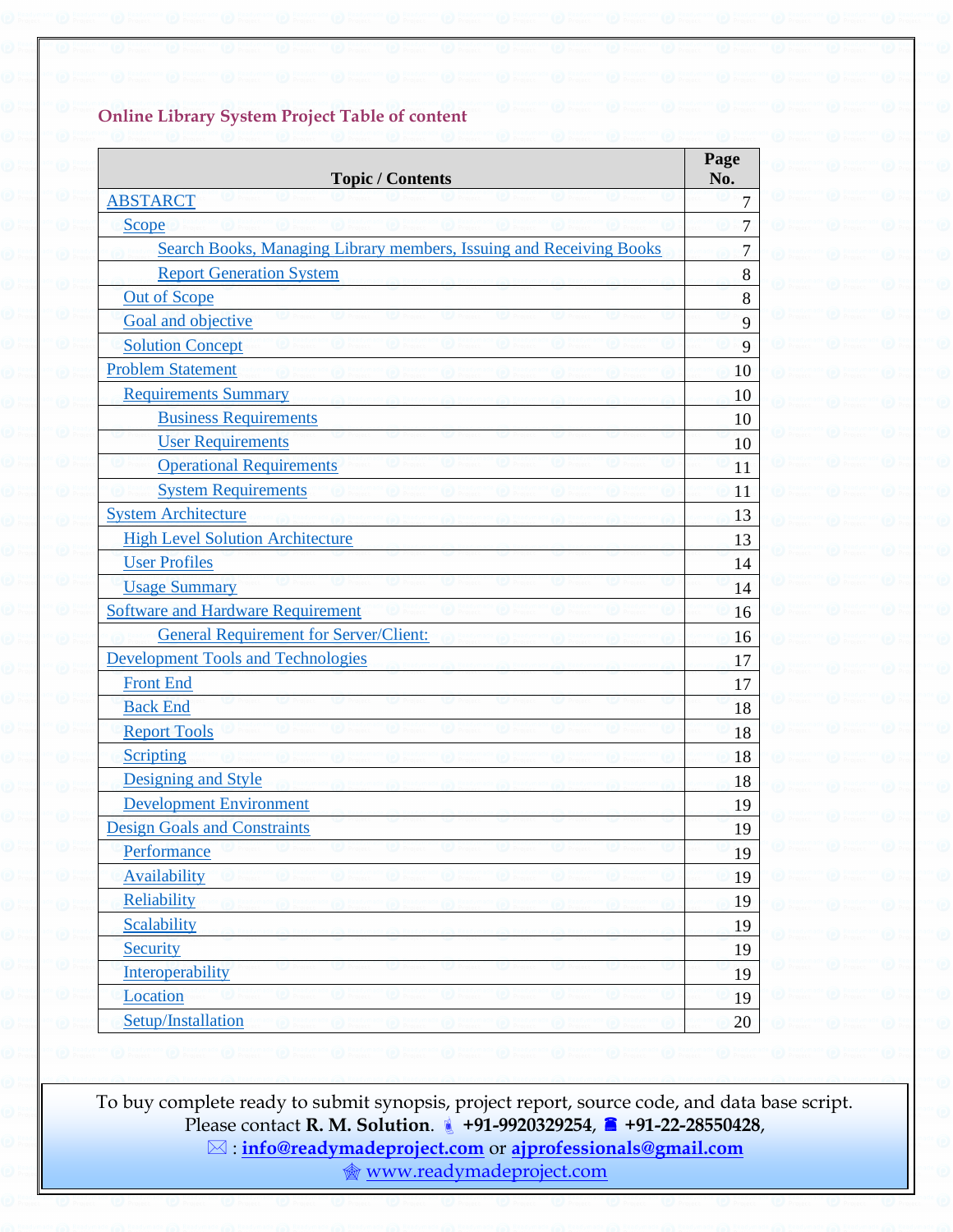| Manage Transaction (Issuing and receiving books)                                                                                                          |         |
|-----------------------------------------------------------------------------------------------------------------------------------------------------------|---------|
|                                                                                                                                                           | 22      |
| Description                                                                                                                                               | 22      |
| <b>Business Need</b>                                                                                                                                      | 22      |
| Priority                                                                                                                                                  | 22      |
| <b>Manage Books</b>                                                                                                                                       | 22      |
| Description                                                                                                                                               | 22      |
| <b>Business Need</b>                                                                                                                                      | 22      |
| Priority                                                                                                                                                  | 22      |
| <b>Manage Members</b>                                                                                                                                     | 22      |
| <b>Description</b>                                                                                                                                        | 22      |
| <b>Business Need</b>                                                                                                                                      | 22      |
| Priority                                                                                                                                                  | 23      |
| <b>Analyze Members</b>                                                                                                                                    | 23      |
| Description                                                                                                                                               | 23      |
| <b>Business Need</b>                                                                                                                                      | 23      |
| Priority                                                                                                                                                  | 23      |
| <b>Use Case</b>                                                                                                                                           | 24      |
| Use Case: Retrieve Member Data                                                                                                                            | 24      |
| eLibarary Management System Data Dictionary                                                                                                               | 32      |
| Table : authors                                                                                                                                           | 32      |
| Table : book_author                                                                                                                                       | 32      |
| Table: books                                                                                                                                              | 33      |
| Table : category                                                                                                                                          | 33      |
| Table : library transaction                                                                                                                               | 34      |
| Table : library_card                                                                                                                                      | 34      |
| Table : members                                                                                                                                           | 35      |
| Table : publishers                                                                                                                                        | 36      |
| Table : receipt_master                                                                                                                                    | 36      |
| Table : user_master                                                                                                                                       | 37      |
| <b>ER Diagram</b>                                                                                                                                         | 38      |
| eLibarary Management System-Data Schema                                                                                                                   | 38      |
| eLibarary Management System-Data Schema                                                                                                                   | 39      |
| eLibarary Management System DFD (Data Flow Diagram)                                                                                                       | 40      |
| <b>Context Level DFD</b>                                                                                                                                  | 40      |
| <b>0 Level Data Flow Diagram</b>                                                                                                                          | 40      |
| 1 Level Data Flow Diagram                                                                                                                                 | 41      |
| <b>Planning and Scheduling</b>                                                                                                                            | 42      |
| Planning                                                                                                                                                  | 42      |
| <b>Projec</b><br><b>LE</b> Proje<br><b>Project</b><br><b>Projec</b><br><b>Let Projet</b><br><b>Let Projet</b><br><b>Project</b><br><b>User Interfaces</b> | œ<br>42 |

To buy complete ready to submit synopsis, project report, source code, and data base script. Please contact **R. M. Solution**. **+91-9920329254**, **+91-22-28550428**, : **[info@readymadeproject.com](mailto:info@readymadeproject.com)** or **[ajprofessionals@gmail.com](mailto:ajprofessionals@gmail.com)** [www.readymadeproject.com](http://www.readymadeproject.com/)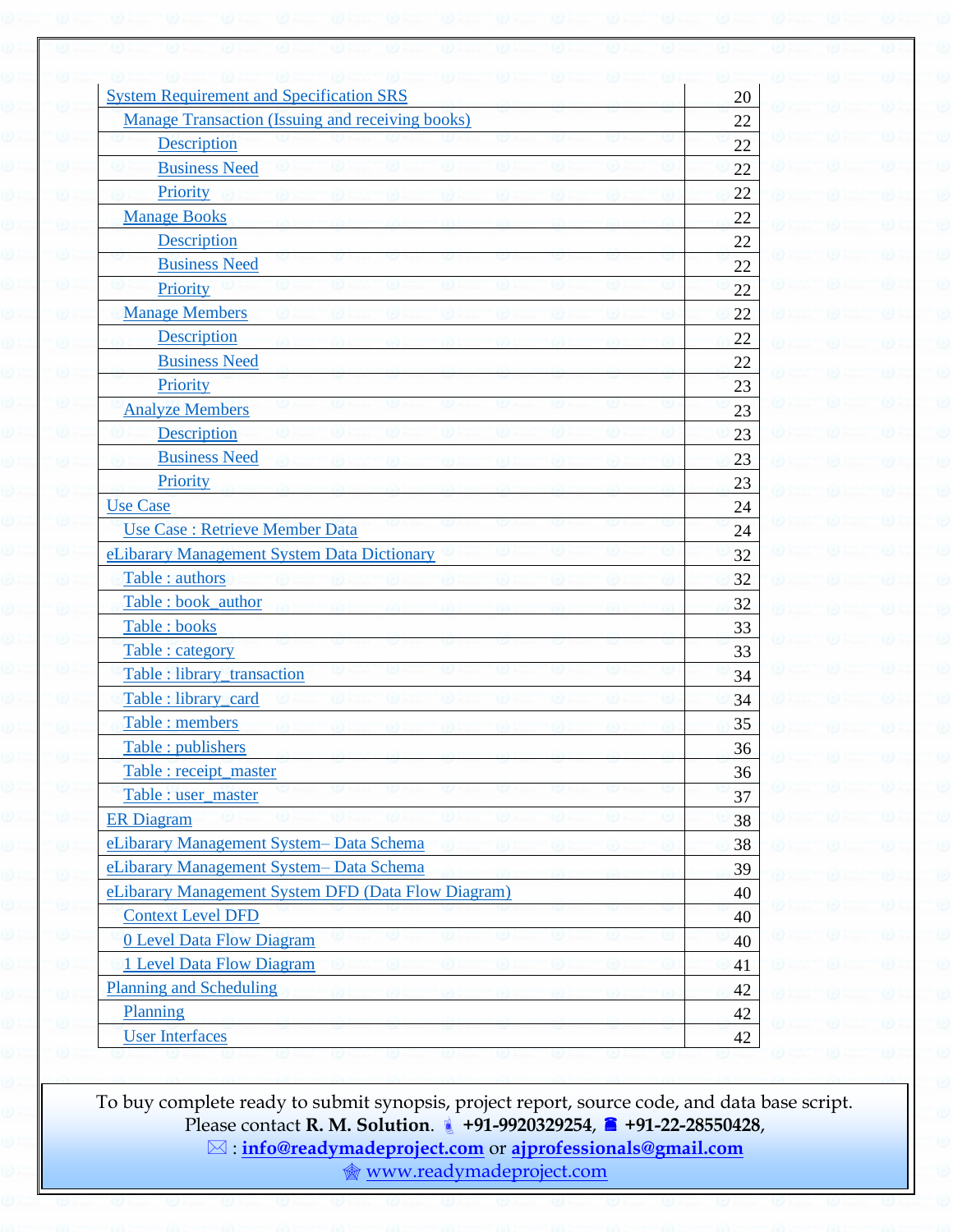| <b>Hardware Interfaces</b>                                   | 42  |
|--------------------------------------------------------------|-----|
| Scheduling                                                   | 43  |
| <b>Gantt</b> chart:                                          | 44  |
| <b>PERT</b> chart:                                           | 45  |
| Coding and Web Pages                                         | 47  |
| <b>Login to eLibrary Management System</b>                   | 47  |
| <b>LMS</b> - Home Page                                       | 49  |
| <b>LMS</b> - Search User                                     | 51  |
| <b>LMS</b> - New User                                        | 54  |
| <b>LMS</b> – Change Password                                 | 58  |
| <b>LMS</b> - Change Password                                 | 59  |
| <b>ILMS</b> – Search Books                                   | 61  |
| <b>LMS</b> - Search Books                                    | 62  |
| <b>LMS</b> - Book Master                                     | 65  |
| <b>LMS</b> – Author Master                                   | 71  |
| <b>LMS</b> - Author Master                                   | 72  |
| LMS - Publishers                                             | 77  |
| <b>LMS</b> - Search Member                                   | 82  |
| <b>LMS</b> - Member Master                                   | 85  |
| <b>JLMS</b> - Search Library Card                            | 90  |
| <b>LMS</b> - Search Library Card                             | 91  |
| <b>}LMS</b> - Library Card Master                            | 93  |
| <b>LMS</b> - Library Card Master                             | 94  |
| <b>LMS</b> : Library Transaction [Issue and receive of book] | 99  |
| <b>HMS</b> - Library Transaction - Issue of Book             | 101 |
| <b>LMS</b> - Library Transaction - Issue of Book             | 102 |
| <b>LMS</b> - Library Transaction - Receive of Book           | 106 |
| <b>LMS</b> - Report - Library Transaction                    | 111 |
| eLibarary Management System Test Plan                        | 114 |
| Introduction                                                 | 114 |
| <b>Test Scope</b>                                            | 114 |
| <b>Test Strategy</b>                                         | 114 |
| Preconditions                                                | 115 |
| <b>Test Priorities</b>                                       | 115 |
| <b>Test Techniques</b>                                       | 115 |
| <b>Test Organization</b>                                     | 116 |
| <b>Roles and Responsibilities</b>                            | 116 |
| <b>Deliverables</b>                                          | 116 |
| <b>Test Environment</b>                                      | 116 |
| <b>Hardware and Software</b>                                 | 116 |

To buy complete ready to submit synopsis, project report, source code, and data base script. Please contact **R. M. Solution**. **+91-9920329254**, **+91-22-28550428**, : **[info@readymadeproject.com](mailto:info@readymadeproject.com)** or **[ajprofessionals@gmail.com](mailto:ajprofessionals@gmail.com)** [www.readymadeproject.com](http://www.readymadeproject.com/)